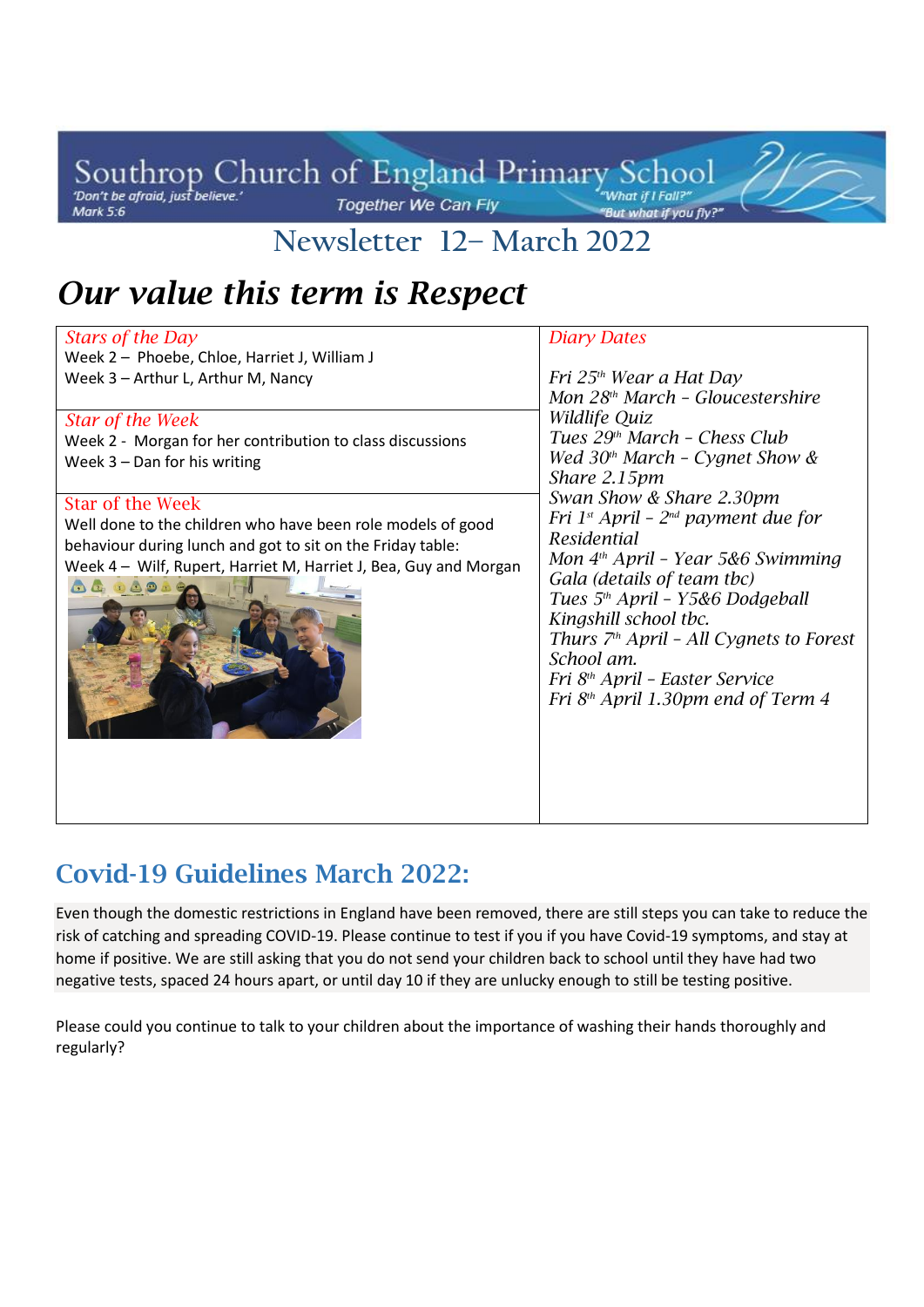#### **Covid Measures:**

- We will continue to:
	- o ask pupils to wash their hands on arrival at school and after breaks and at hometime.
	- $\circ$  ventilate the classrooms, but not at expense of necessary warmth, open windows and doors to clear air when room not in use.
	- o hold outdoor worship where possible
- Staff continue to wash hands first thing on arrival at school.
- The Co-Head teachers are required to monitor cases to identify any outbreaks and close contacts. If 5 staff or pupils test positive within a 10 day period or if a member of staff or pupil is admitted to hospital we will seek public health advice and implement additional infection control measures – e.g. additional cleaning, additional ventilation.

Full details can be seen in the Outbreak Management Plan on the website.

#### **Covid-19 Symptoms**

The main symptoms of coronavirus (COVID-19) are usually mild, but some people can become very unwell.

- High temperature this means you feel hot to touch on your chest or back (you do not need to measure your temperature)
- New, continuous cough this means coughing a lot for more than an hour, or 3 or more coughing episodes in 24 hours (if you usually have a cough, it may be worse than usual)
- Loss or change to your sense of smell or taste this means you've noticed you cannot smell or taste anything, or things smell or taste different to normal

Most people with coronavirus have at least one of these symptoms.

If you have these symptoms you are able to seek testing.

You can ask for a test:

- for yourself, if you have coronavirus symptoms now (a high temperature, a new, continuous cough, or a loss or change to your sense of smell or taste)
- for someone you live with, if they have coronavirus symptoms

You need to get the test done in the first 5 days of having symptoms.

[https://www.nhs.uk/conditions/coronavirus-covid-19/testing-for-coronavirus/ask-for-a-test-to-check-if-you-have](https://www.nhs.uk/conditions/coronavirus-covid-19/testing-for-coronavirus/ask-for-a-test-to-check-if-you-have-coronavirus/)[coronavirus/](https://www.nhs.uk/conditions/coronavirus-covid-19/testing-for-coronavirus/ask-for-a-test-to-check-if-you-have-coronavirus/)

#### **Adhering to Government Guidance**

Please adhere to the latest government guidance on socialising and avoiding infection, which can be found at: <https://www.gov.uk/coronavirus>

#### **Covid-19 Arrangements**

If you have any concerns or questions about the new arrangements in school please contact Mrs Simmons [\(admin@southrop.gloucs.sch.uk\)](mailto:admin@southrop.gloucs.sch.uk) , Miss Davies or Mrs McLellan [\(head@southrop.gloucs.sch.uk\)](mailto:head@southrop.gloucs.sch.uk)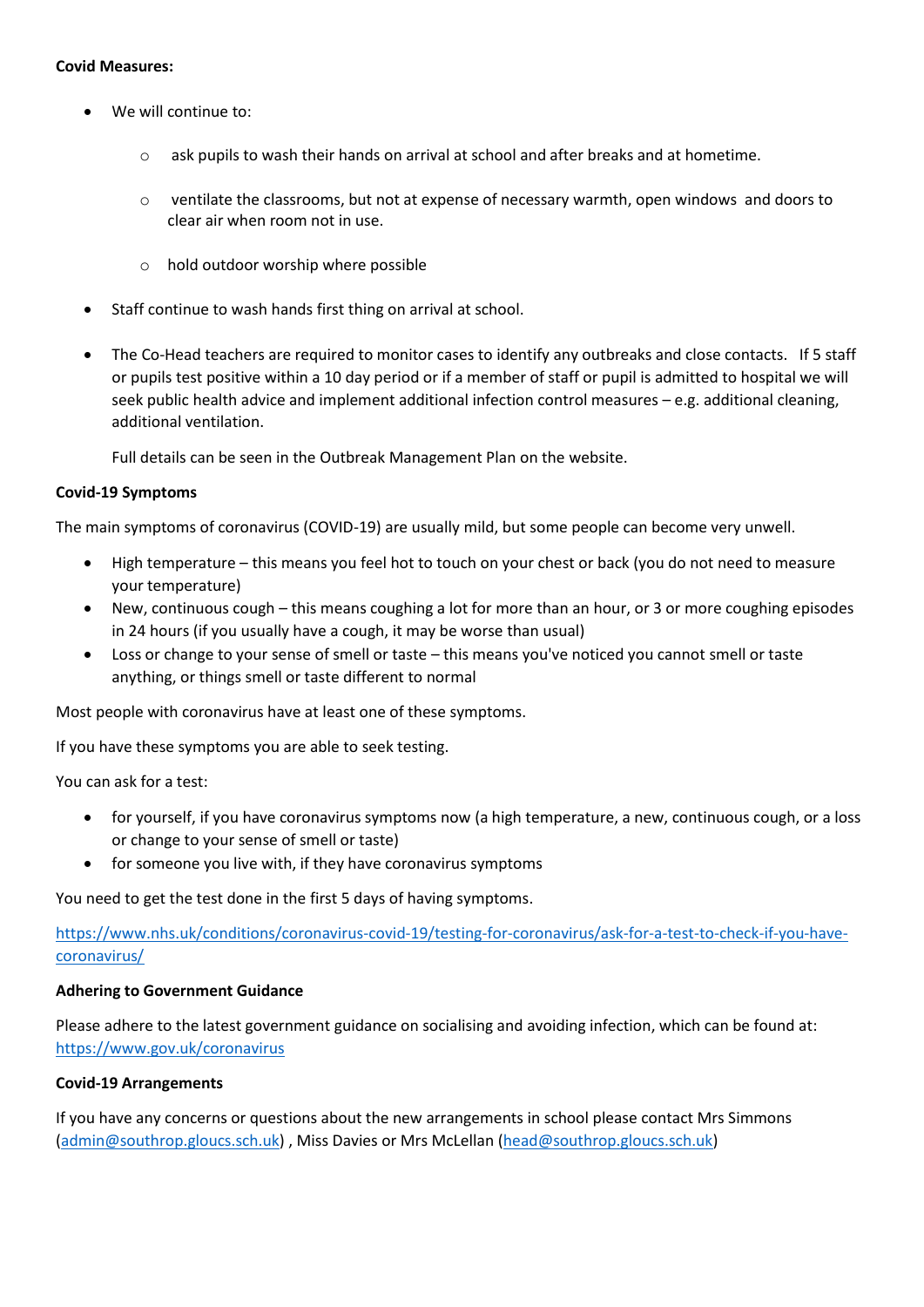

Please can everyone come to school in a hat next Friday 25<sup>th</sup> March and bring a donation of £1 to Brain Tumour Research

This is a lovely way to honour Chloe's dad, Jonathan, who died of this condition last year. As you can see Chloe and her dad have always

been partial to a hat. [https://www.braintumourresearch.org/fundraise/wear-a-hat](https://www.braintumourresearch.org/fundraise/wear-a-hat-day)[day](https://www.braintumourresearch.org/fundraise/wear-a-hat-day)



#### **In the Swan Classroom**

In English Year 5&6 have been doing some lovely writing, using Kensuke's Kingdom as inspiration and lots have been finding opportunities to include the semi colons and colons we have been learning about. Year 3&4 have been enjoying using 'The Blue House' by Phoebe Wahl and 'I'll Take You to Mrs Cole' by Nigel Gray and Michael Foreman to explore settings and emotions. They particularly got into the role play this week and are preparing to write their own stories next week.

In Maths, Y5 have been finding out that percentages are not as tricky as people make out! Y6 are converting between different units – ml/L, kg/g etc. Y3&4 have been working hard on mental and written methods for division, including where there is a remainder.

In RE we have been exploring why people experience both feelings of joy and sorrow during this time of Lent and Easter.

Music this term is pitch – one of our four musical elements. We are using our voices to explore different pitches and learning to listen to and trace the line of the melody. We are using 'Land of the silver birch' as a foundation for our learning and noticing the intervals between the notes.

Our art this term is inspired by the photographer Ansel Adams and his pictures of the Grand Canyon. We will take our own digital photographs of the landscape around school and use these to create a photographic collage.

In Science Y3&4 have been learning about the digestive system and found out some amazing facts – did you know that the capacity of an average stomach is equivalent to 15 cups of water, that the length of the small intestine is 6m and the large intestine 1.5m?! This week the children looked at the results of their egg shell experiment. The acid in the orange juice corroded the egg shell very badly. We were surprised that the sugars in milk had quite a bad effect on the egg shell too. But the egg shell that was in plain water was still perfect after a week. From this we concluded that, though milk is good for strengthening our teeth, water is the best drink to prevent decay.

Y5&6 were surprised about when some of the stages of development take place for young children – they found it amazing that most babies learn a new language and how to walk in just over one year. Some of the children were able to bring their record books from when they were babies, to share some of their milestones.

Everyone has been making great progress in tennis and gymnastics during PE. Last week we were very happy to have Ollie the cricket coach back, but it was a phenomenally wet lesson; well done everyone for keeping going. Should be much better weather today

#### **In the Cygnet Classroom**

In Cygnets, we are finishing up our computing unit on Programmable Toys. The children can tell you what an algorithm is, direct and program the Bee-Bot using the arrow buttons and debug their sequence if needed. They have loved learning how to do this and also enjoyed writing out their own instructions in symbols and then following them by programming the Bee-Bot.

Last week, the children enjoyed reading and writing about Farmer Duck by Martin Waddell and recounted some of the animals' days then they wrote their own recount independently. Yesterday, we begun a new genre in English. We started by sorting books into categories, we then picked out adventure stories and discovered the wonderful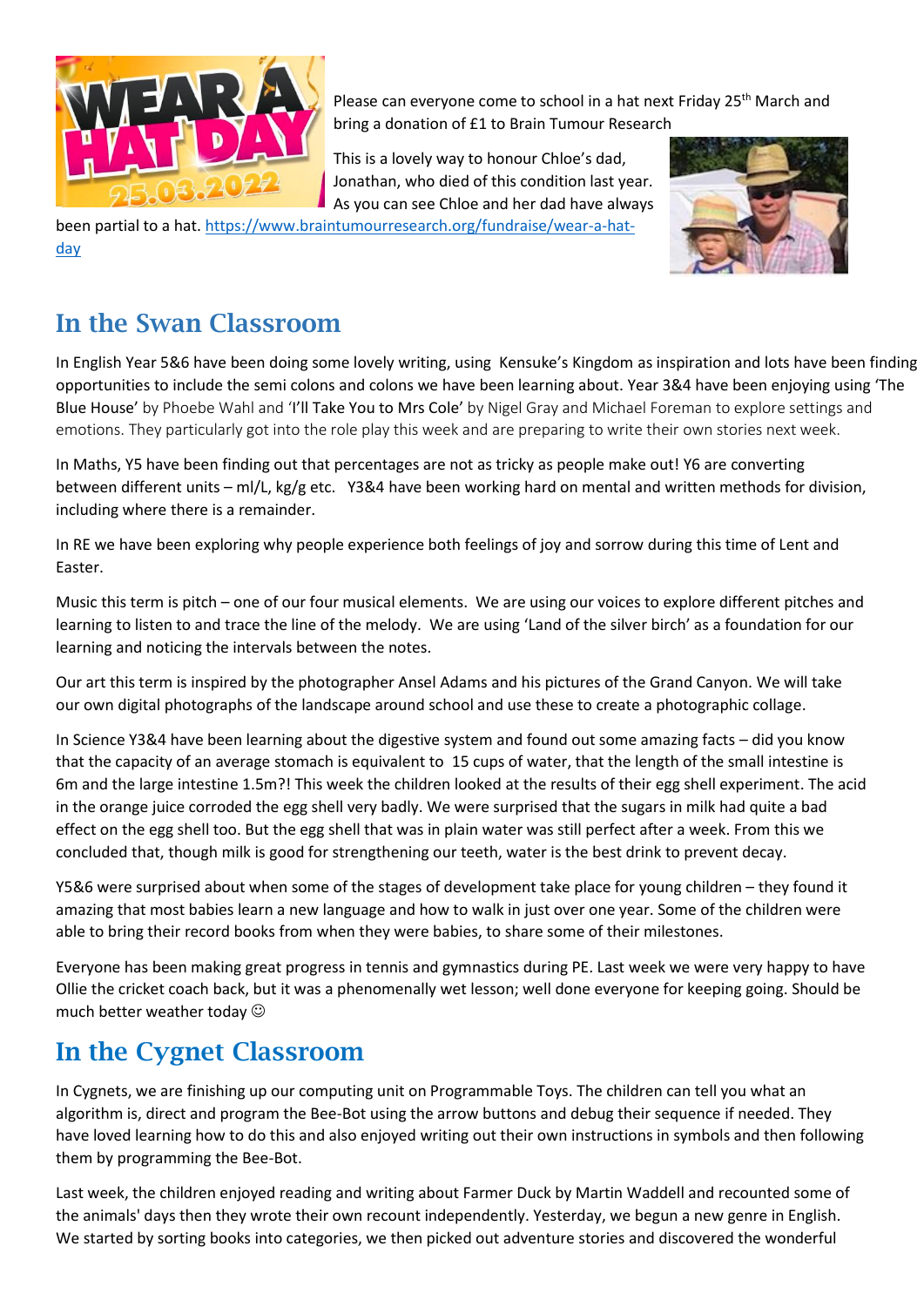book Flat Stanley by Jeff Brown. We began reading it yesterday and acted out the beginning to show how Jeff Brown builds up excitement in the first two pages. The children are excited to read more!

In our topic lessons, we have been focusing on Superheroes around the World. We learnt how to sing the song, 'Seven Continents' (the song can be found on youtube). The children are confident with the names of the seven continents and can also put them in order of size from biggest to smallest. We have explored Europe, North Pole, South Pole and Africa so far and look forward to finding out more about our world.

In RE, we have been looking at the signs of Spring and new life which has led us on to the Easter story. The children are now very familiar with the events of Holy Week and they have been reading, drawing, acting, sequencing and crafting so that they internalise the events of Holy Week. We are also learning about the importance of Easter to Christians and how this story teaches us to be more and follow in Jesus' footsteps.

In PE, Miss Belcher has been teaching the children Gymnastics. They have been learning how to roll safely and effectively. The children have enjoyed forwards rolls, teddy bear rolls, pencil rolls and sideways rolls. It is wonderful to watch the children as they grow in confidence and do the perfect roll.

Don't forget to continue reading daily! We have a huge selection of Accelerated Reader books and have purchased some more books from the Madhatter's Bookshop for reading for pleasure. We hope the children enjoy visiting the library daily and choosing books to share with you all at home.

#### **…. and the Nest**

Reception have been focusing on food and instructions for this fortnight. We had great fun reading the wonderful Giant Jam Sandwich with its clever rhyme and amusing illustrations. We admired the villagers cunning plan to trap the wasps and followed them step-by-step. We enjoyed making paper sandwiches of ridiculous concoctions but then a giant jam sandwich of our own which we shared with the Cygnets for breaktime snack. We discussed recipes, understanding they are instructions for cooking, and recognise the merit of simple, clear, ordered explanations. And we can spread a pat of butter and spoon and smear a jar of jam in a trice.

This week, the Gingerbread Man has given us lots of opportunities to run in the playground in the March sunshine. We have enjoyed the traditional tale but have also explored how we might make traps for him. We have written instructions to make it clear, so be careful how you tread in our Reception Garden - look out for sticks and leaves that might conceal a hole... We have a ginger root to plant and place in a sunny window and ingredients and cutters to follow a recipe and take home some Gingerbread Men of our own for weekend tea.

We have started Set 3 sounds in Phonics and are talking about chatty friends as well as special friends. Chatty friends need someone between them - a and e are chatty friends in a-e, make a cake. They need the k to separate them. We have a few of these to come.

In Maths we are looking at the composition of 7 and calculating within 7. We have been spreading numicon, pairing playing cards, grouping counters and building towers. We have also been sequencing and thinking about time and what we do when in the day - the order of events.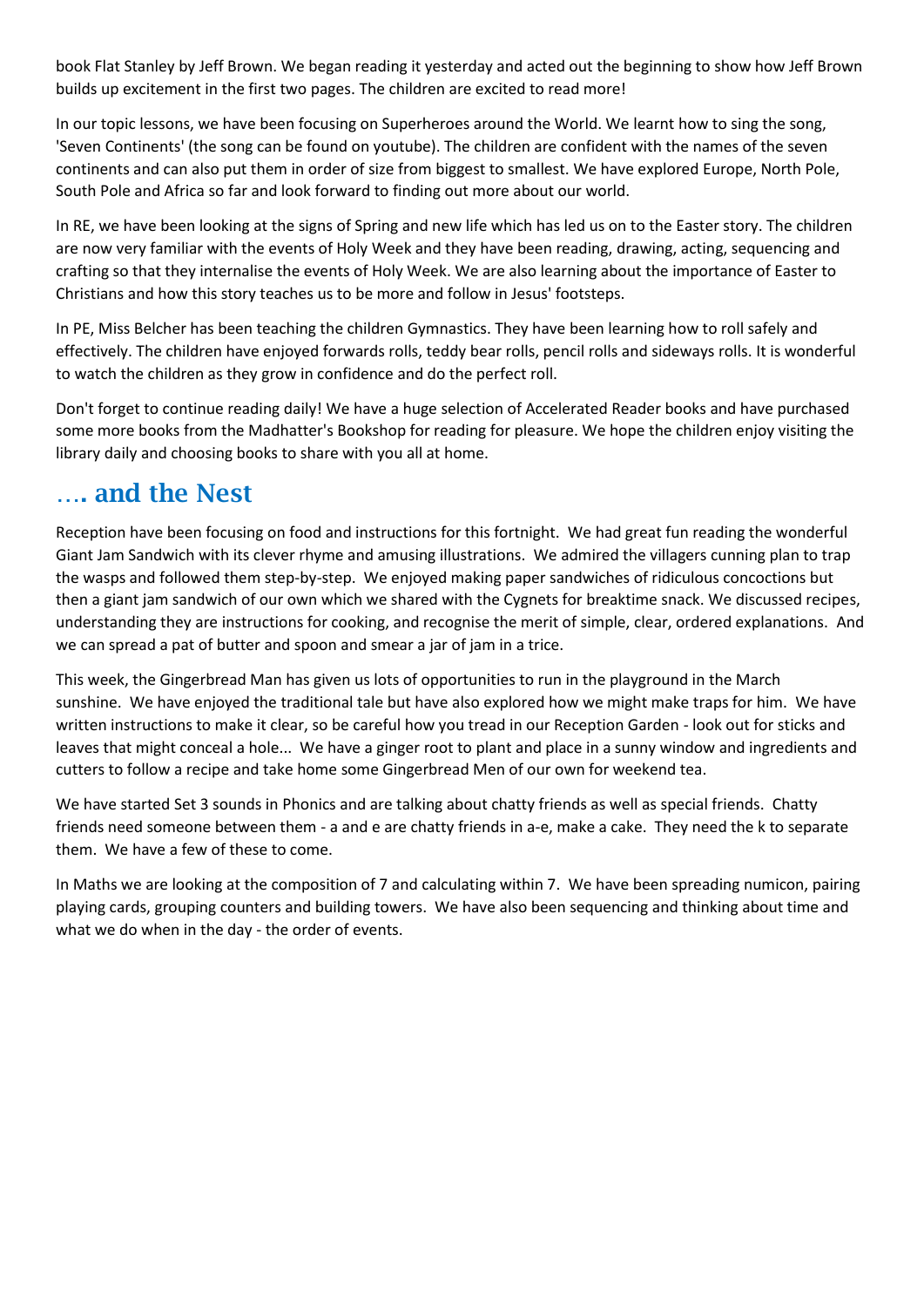## **Day for Ukraine**

Thank you for your generosity last Friday, the 'Day for Ukraine'. Thanks also to the parents who volunteered to take the donations to Carterton Leisure Centre for us. We raised £60 for the appeal.

The children had a great day and have brightened up our week with their lovely artwork.



Here is everyone out in the playground forming a Ukrainian flag – a great idea suggested by Logan and Eva. Mr Middleton was able to capture the shot with his drone, which the children really enjoyed!



## **Trip to the Madhatter Bookshop**

Kim Harvey from Madhatter Bookshop, Burford, kindly gave us a voucher to buy some extra books for the library. 10 pupils were lucky enough to accompany Mrs Tipple and had a wonderful morning exploring the bookshop, choosing and then enjoying reading the new books on the minibus journey back to school.